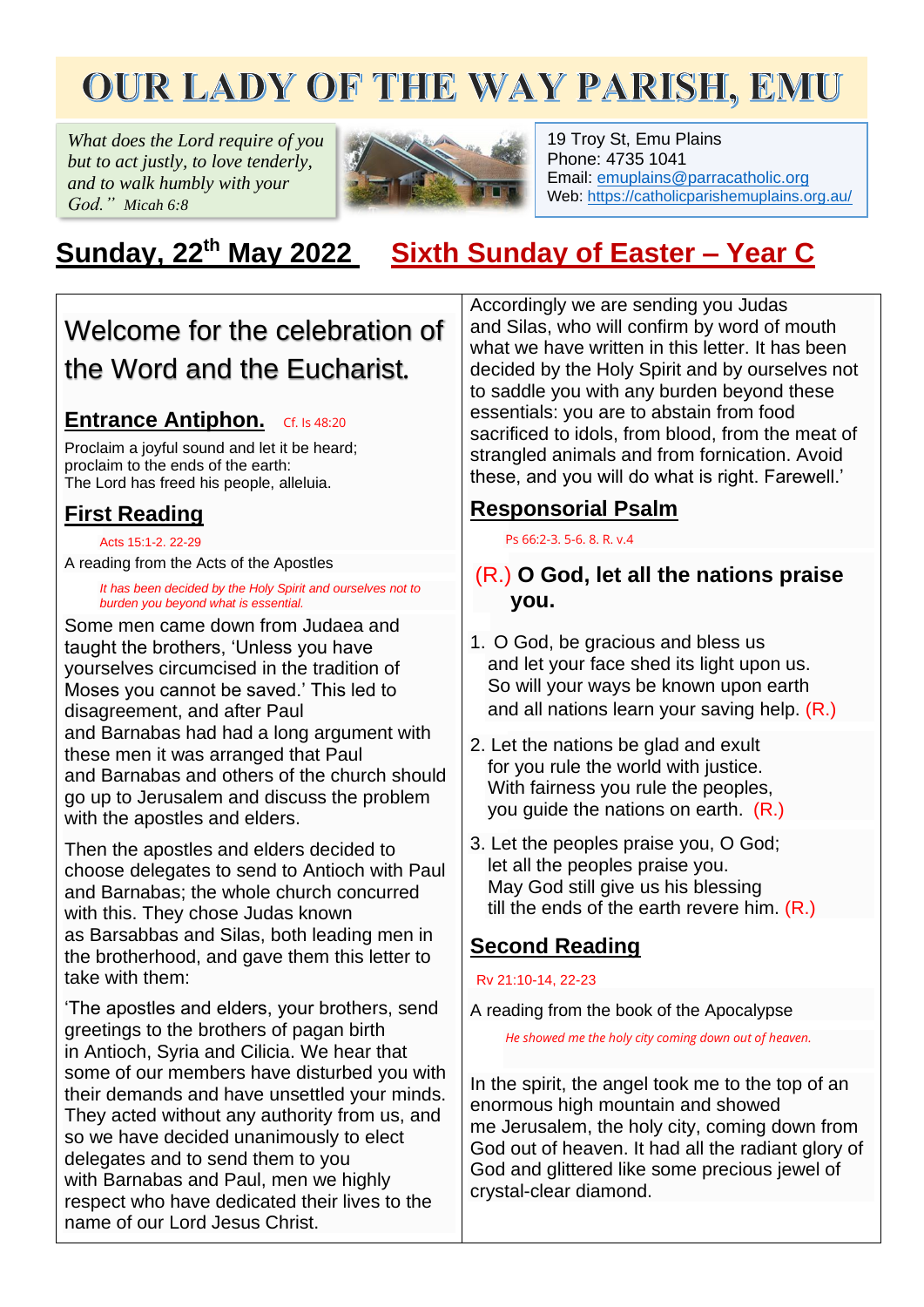### **Second Reading (ctd)**

The walls of it were of a great height, and had twelve gates; at each of the twelve gates there was an angel, and over the gates were written the names of the twelve tribes of Israel; on the east there were three gates, on the north three gates, on the south three gates, and on the west three gates. The city walls stood on twelve foundation stones, each one of which bore the name of one of the twelve apostles of the Lamb.

I saw that there was no temple in the city since the Lord God Almighty and the Lamb were themselves the temple, and the city did not need the sun or the moon for light, since it was lit by the radiant glory of God and the Lamb was a lighted torch for it.

### **Gospel Acclamation** Jn 14:23



All who love me will keep my words, and my Father will love them and we will come to them. Alleluia!

### **Gospel** [Jn 14:23-29](https://liturgyhelp.com/ritual/lectionary/LectionaryList%7Cjhn#jhn014)

Alleluia, alleluia!

A reading from the holy Gospel according to John

*The Holy Spirit will teach you everything and remind you of all I have said to you.*

Jesus said to his disciples:

'If anyone loves me he will keep my word, and my Father will love him, and we shall come to him and make our home with him. Those who do not love me do not keep my words.



### **Let us pray:**

We pray for recently deceased Mick (Gary) McInnes, Margaret Wood, Bernie Le Breton, Matthew Lawlor and Mary Smith, and for Lewis Zammit and Mary Clarke whose anniversaries are at this time. We also pray for all our brothers and sisters in our community who are unwell, especially Catherine Allabyrne. If you know someone who needs prayers, please contact the parish office on 4735 1041 and we will add them to our prayer list.

And my word is not my own: it is the word of the one who sent me. I have said these things to you while still with you; but the Advocate, the Holy Spirit, whom the Father will send in my name, will teach you everything and remind you of all I have said to you. Peace I bequeath to you, my own peace I give you, a peace the world cannot give, this is my gift to you. Do not let your hearts be troubled or afraid. You heard me say: I am going away, and shall return. If you loved me you would have been glad to know that I am going to the Father, for the Father is greater than I. I have told you this now before it happens, so that when it does happen you may believe.'

### **Communion Antiphon**

#### Jn 14:15-16

If you love me, keep my commandments, says the Lord, and I will ask the Father and He will send you another Paraclete, to abide with you for ever, alleluia.

© The scriptural quotations are taken from the Jerusalem Bible, published and copyright 1966, 1967 and 1968 by Darton Longman and Todd Ltd and Doubleday & Co Inc, and used by permission of the publishers. The English translation of the Psalm Responses, the Alleluia and Gospel Verses, and the Lenten Gospel Acclamations, and the Titles, Summaries, and Conclusion of the Readings, from the Lectionary for Mass © 1997, 1981, 1968, International Committee on English in the Liturgy, Inc. All rights reserved. The prayers are from the English Translation of the Roman Missal © 2010 International Committee on English in the Liturgy Inc. (ICEL). All rights reserved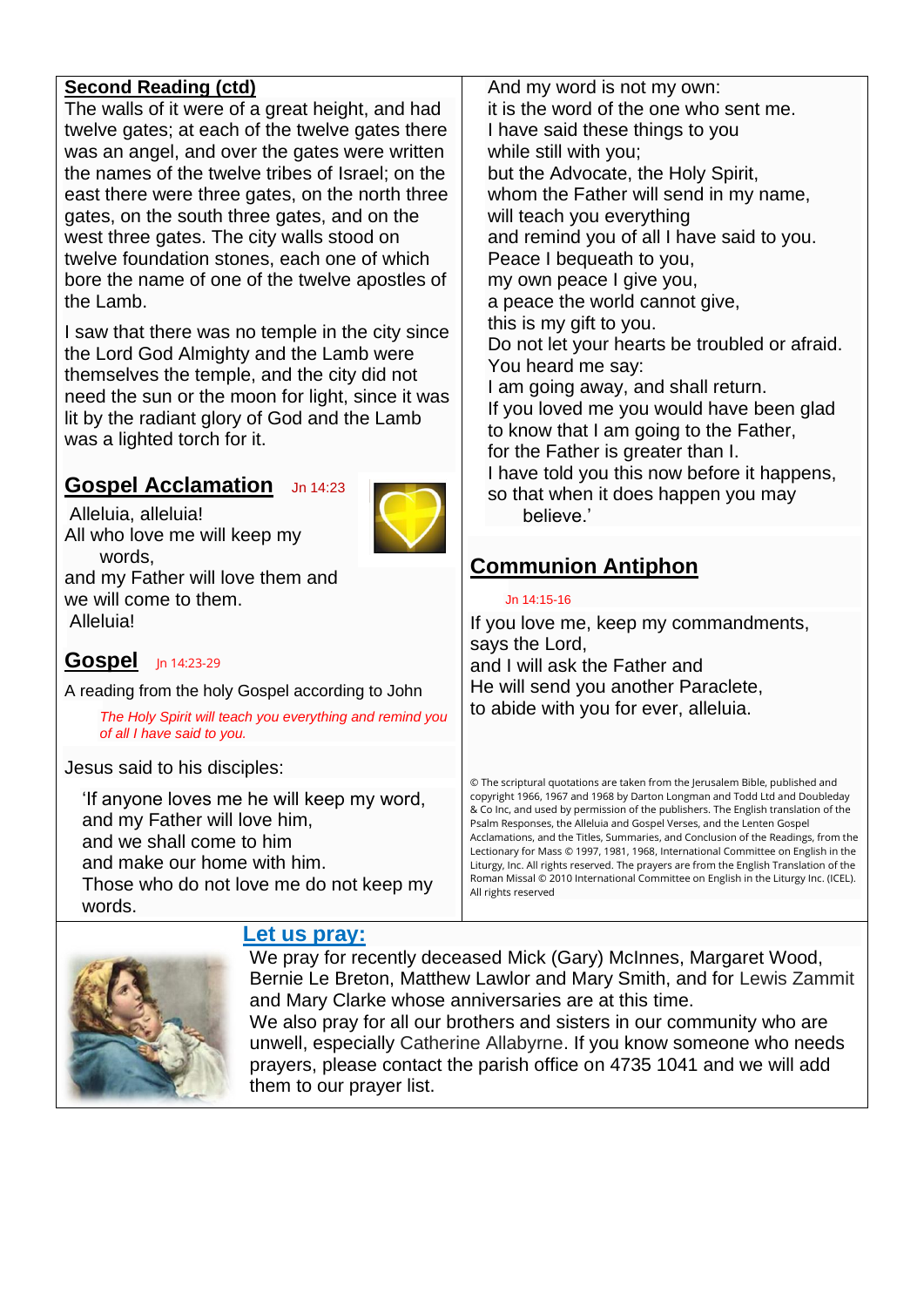### **Parishioner of the week: Deacon George Bryan**

George has been at OLOW for 4 years. He was 3 years at Blacktown before that. George is married to Kay and has two children. (His daughter is an author and his son works in emergency management.) George has been a deacon for 7 years. An interesting fact about George is that he was an associate professor of Computer Science at the University of Western Sydney. He helped build computers. George loves mathematics and surfing.

His favourite scripture is: "Oh Lord you have seduced me and I have allowed myself to be seduced." Jeremiah 20:7

His favourite prayer is one said after meditation: "to serve all who come and to receive them as Christ Himself".

George is a Benedictine Oblate. His favourite saint is St Benedict of course. Favourite food: good meat pies, good red wine with a roast. Favourite footy team: South Sydney. I grew up in the heart of souths.



#### **Parish Notices:**

**Wrap with love knitters group** meet Thursdays from 9am-12pm in the parish hall. Donations of 8ply wool gratefully accepted. New members welcome. Contact Judy Prendergast 0407101254 or Julie Hayes 0452655844.

The Bishop's appeal is coming up on 28/29<sup>th</sup> May 2022. Visit: [yourcatholicfoundation.org.au/appeal](http://yourcatholicfoundation.org.au/appeal)

**Faith and Politics** – a conversation with Mark Greenhill OAM, Mayor of Blue Mountains council. 25<sup>th</sup> May, 7-8:30pm. St Finbar's Catholic church, 46 Levy St, Glenbrook.

**New readers** are welcome. Please contact Marianne on 0431 966365 for more information. Existing readers and commentators that have changed their availability should also contact her before the new roster is set.

#### **Safeguarding date changes:**

Unfortunately, the dates for Safeguarding at OLOW Parish had to be changed due to unforeseen circumstances. Module 1 Wednesday 25th May Module 2 Wednesday 1st June Module 3 Wednesday 15th June If you have any problems with the date changes Please let me know by phone 0408 212 437 or email starmam@gmail.com Sorry for any inconvenience. **Mary Marsh** 

#### **Volunteers Needed - First Holy Communion**

The program for First Holy Communion is starting this week (18<sup>th</sup> May) and running on Wednesdays for the next 5 weeks. I need some volunteers to help with a number of things, including hall set up, greeters, registration and hospitality. If you are able to assist, please fill in the form at the back of the church. You should only be required for 30-45 mins. Thank you and blessings, Cate